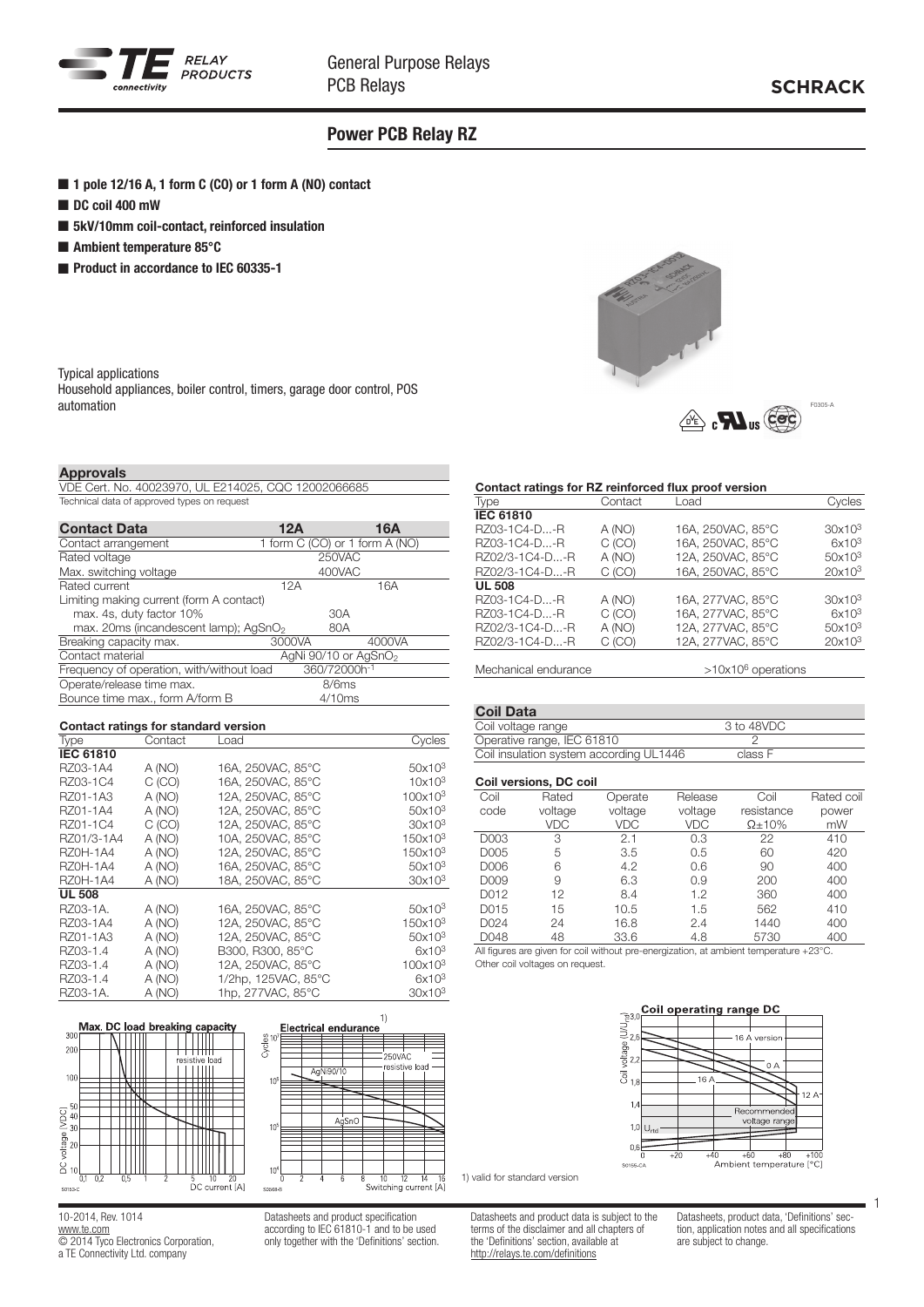

## Power PCB Relay RZ (Continued)

| <b>Insulation Data</b>             |                      |  |
|------------------------------------|----------------------|--|
| Initial dielectric strength        |                      |  |
| between open contacts              | $1000V_{rms}$        |  |
| between contact and coil           | $5000V_{\text{rms}}$ |  |
| Clearance/creepage                 |                      |  |
| between contact and coil           | $\geq$ 10/10mm       |  |
| Material group of insulation parts | Illa                 |  |
| Tracking index of relay base       | <b>PTI250V</b>       |  |

### **Other Data**

Material compliance: EU RoHS/ELV, China RoHS, REACH, Halogen content refer to the Product Compliance Support Center at www.te.com/customersupport/rohssupportcenter

| Resistance to heat and fire                    |                                   |
|------------------------------------------------|-----------------------------------|
| standard cover version                         | according EN 60335-1, par.30      |
| Ambient temperature                            |                                   |
| standard version                               | $-40$ to 85 $^{\circ}$ C          |
| Category of environmental protection           |                                   |
| <b>IEC 61810</b>                               | RTII - flux proof                 |
| Vibration resistance (functional), 30 to 100Hz |                                   |
| closing form A contact                         | >15q                              |
| opening form A contact                         | >20q                              |
| opening form B contact                         | >50                               |
| Shock resistance (destructive)                 | 100q                              |
| Terminal type                                  | PCB-THT                           |
| Mounting distance                              |                                   |
| standard version                               | ≥0mm                              |
| Weight                                         | 10 <sub>q</sub>                   |
| Resistance to soldering heat THT               |                                   |
| IEC 60068-2-20                                 | $270^{\circ}$ C/10s <sup>2)</sup> |
| Packaging/unit                                 | tube/20 pcs., box/500 pcs.        |
| 2) The use of foaming flux is not permitted.   |                                   |

#### **Dimensions**

12A, pinning 3.5mm





12A, 16A, pinning 5mm



Recommended pcb hole for manual mounting:  $Ø1.3mm$ 

For automated mounting please ask for detailed drawing.

16A, pinning 5mm



10-2014, Rev. 1014 www.te.com © 2014 Tyco Electronics Corporation, a TE Connectivity Ltd. company

2

Datasheets and product specification according to IEC 61810-1 and to be used only together with the 'Definitions' section.

S0163-BG

S0163-BH

Datasheets and product data is subject to the terms of the disclaimer and all chapters of the 'Definitions' section, available at http://relays.te.com/definitions

S0163-BC

S0163-BD

Datasheets, product data, 'Definitions' section, application notes and all specifications are subject to change.

### Bottom view on solder pins





12 11 14









PCB layout / terminal assignment